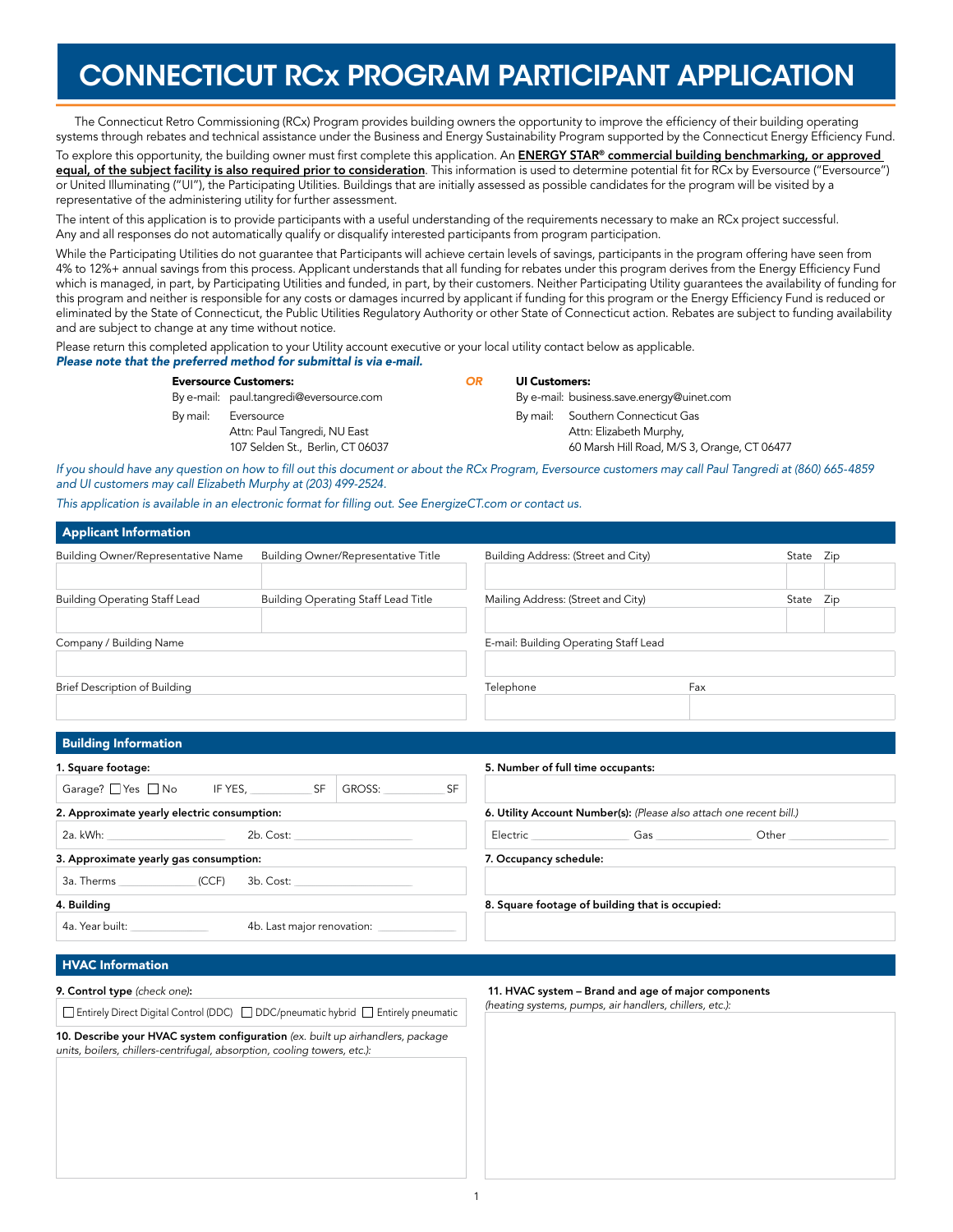## Available Documentation

| Are these documents available for review at your facility?                 | <b>Yes</b> | <b>No</b> |
|----------------------------------------------------------------------------|------------|-----------|
| 1. Utility bills                                                           |            |           |
| 2. Control system architecture drawings                                    |            |           |
| 3. Control system sequence of operations                                   |            |           |
| 4. Control system points lists                                             |            |           |
| 5. Architectural design drawings and specifications                        |            |           |
| 6. HVAC design drawings and specifications                                 |            |           |
| 7. Electrical design drawings and specifications                           |            |           |
| 8. Benchmarking score and facility summary report (US EPA or other source) |            |           |

|                                                                                                                                                                                  |            | <b>Building Owner:</b> |                                                             |
|----------------------------------------------------------------------------------------------------------------------------------------------------------------------------------|------------|------------------------|-------------------------------------------------------------|
| Answering "yes" certifies that the statement is true.                                                                                                                            | <b>Yes</b> | No                     | Utility Representative Confirmation and Notes (as required) |
| 1. The building owner is responsible for all operating<br>expenses.                                                                                                              | $\Box$     | $\Box$                 |                                                             |
| 2. The building owner is willing to commit at least 80<br>hours of senior building staff time to the project.                                                                    | $\Box$     | П                      |                                                             |
| 3. Are there any planned major renovations or retrofits<br>within the next 3 years?                                                                                              | $\Box$     | $\Box$                 |                                                             |
| 4. Is any of the major mechanical equipment near or<br>past its useful life?                                                                                                     | $\Box$     | $\Box$                 |                                                             |
| 5. The building owner is willing to sign a release for<br>energy bills to the Commissioning Professional (CxP,<br>the engineering firm that will implement the RCx<br>services). | $\Box$     | П                      |                                                             |
| 6. The building owner can allow the Commissioning<br>Professional (CxP) to walk through and assess ALL<br>spaces.                                                                | П          | $\Box$                 |                                                             |
| 6a. Will the provider need special security clearance<br>above normal visitor protocol?                                                                                          | $\Box$     | П                      |                                                             |
| 7. Does the building owner use a software package for<br>maintenance planning and assignments?                                                                                   | $\Box$     | $\Box$                 |                                                             |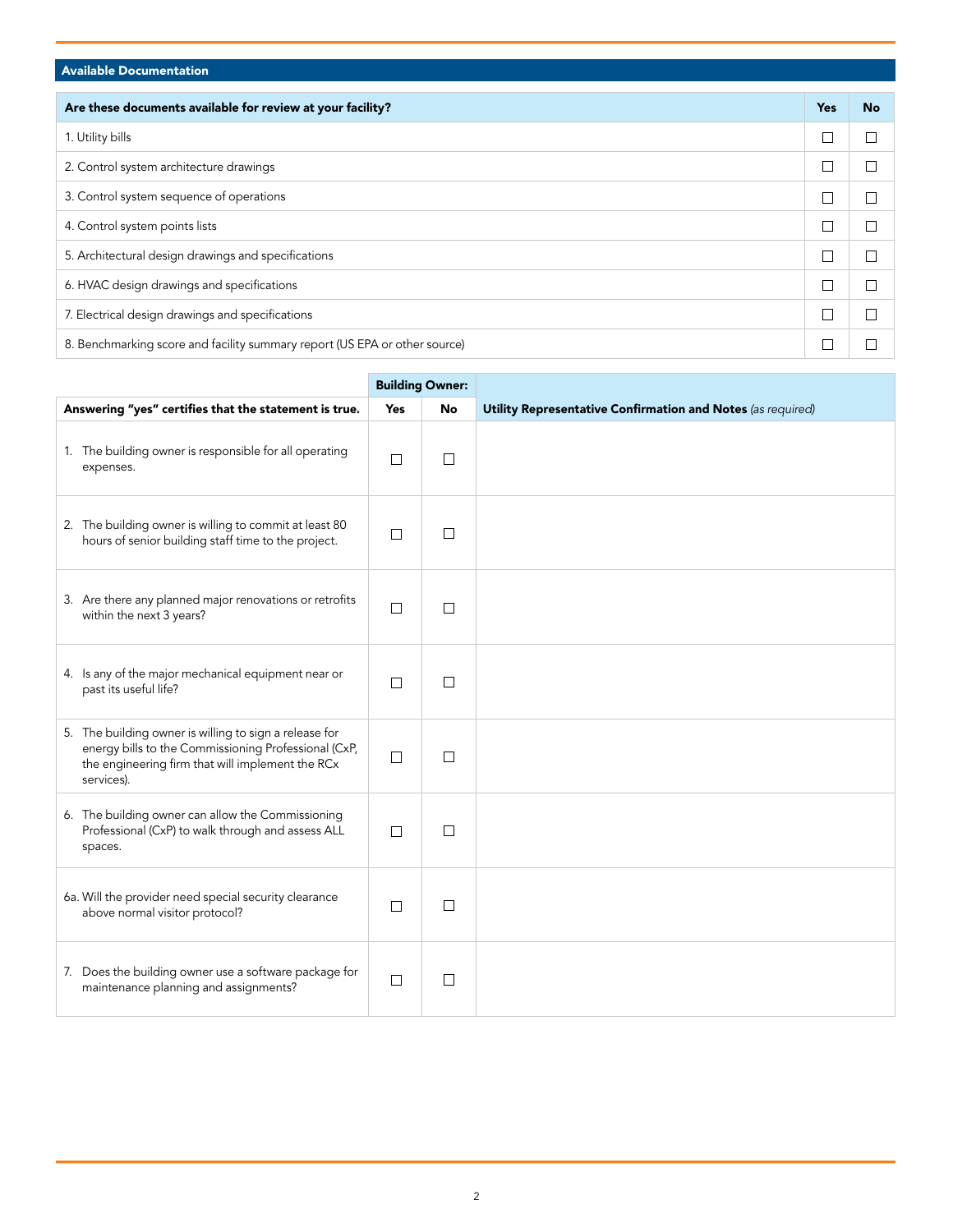## Building Management System (BMS) Controls Verification and Trending

BMS Description (age, type of system, software version)

### 3rd party controls vendor?

 $\Box$  Yes  $\Box$  No IF YES, please provide a brief description of business relationship (full operations, service contract, etc.).

| <b>Controls Check Off Questions</b>                                                                                                    |            | <b>Building Owner:</b> | Utility Representative Confirmation and Notes (as required) |
|----------------------------------------------------------------------------------------------------------------------------------------|------------|------------------------|-------------------------------------------------------------|
| "Yes" certifies that the statement is true.                                                                                            | <b>Yes</b> | No                     |                                                             |
| 1. Does the BMS cover the entire facility?                                                                                             | □          | $\Box$                 |                                                             |
| 2. Is there more than one BMS system?                                                                                                  | $\Box$     | $\Box$                 |                                                             |
| 3. Are "local controls" prevalent within the facility?                                                                                 | $\Box$     | $\Box$                 |                                                             |
| 4. Has BMS hardware (head-end, sensors, etc.) been<br>installed or upgraded within the last 5 years?                                   | ⊔          | $\Box$                 |                                                             |
| 5. Has the BMS program been upgraded or installed<br>within the last five years?                                                       | □          | $\Box$                 |                                                             |
| 6. Does the existing BMS program have trending/<br>monitoring functions? PROVIDE AT LEAST 3<br>SAMPLES OF TREND DATA.                  | $\Box$     | $\Box$                 |                                                             |
| 6a. Does the building owner or controls contractor have<br>the ability to add/modify trending to the existing<br>software?             | $\Box$     | □                      |                                                             |
| 7. Does the head-end computer have sufficient<br>capacity to store trend data?                                                         | $\Box$     | $\Box$                 |                                                             |
| 8. Are trend reports currently being run on the existing<br>Energy Management System (EMS)?                                            | $\Box$     | □                      |                                                             |
| 8a. IF ABOVE IS YES, is data from trend reports used to<br>make changes in the BMS operation?                                          | $\Box$     | $\Box$                 |                                                             |
| 9. Does the BMS report alarms from the field?                                                                                          | □          | $\Box$                 |                                                             |
| 9a. IF ABOVE IS YES, do field technicians respond to<br>BMS alarms?                                                                    | $\Box$     | $\Box$                 |                                                             |
| 10. Can operators identify units in manual bypass<br>operation from the BMS?                                                           | $\Box$     | $\Box$                 |                                                             |
| 11. Does a site technician have access to the system and<br>have full knowledge of the BMS operation?                                  | $\Box$     | □                      |                                                             |
| 12. Is the control system maintained and operated by a<br>third party vendor?                                                          | $\Box$     | $\Box$                 |                                                             |
| 12a. IF ABOVE IS YES, will this vendor be supportive<br>of a Retro Commissioning project and remain<br>accessible to the project team? | $\Box$     | $\Box$                 |                                                             |
| 13. Are system screens comprehensive and cover<br>multiple monitoring points?                                                          | $\Box$     | $\Box$                 |                                                             |
| 14. Does a review of system screens identify any<br>problems with the system?                                                          | $\Box$     | $\Box$                 |                                                             |